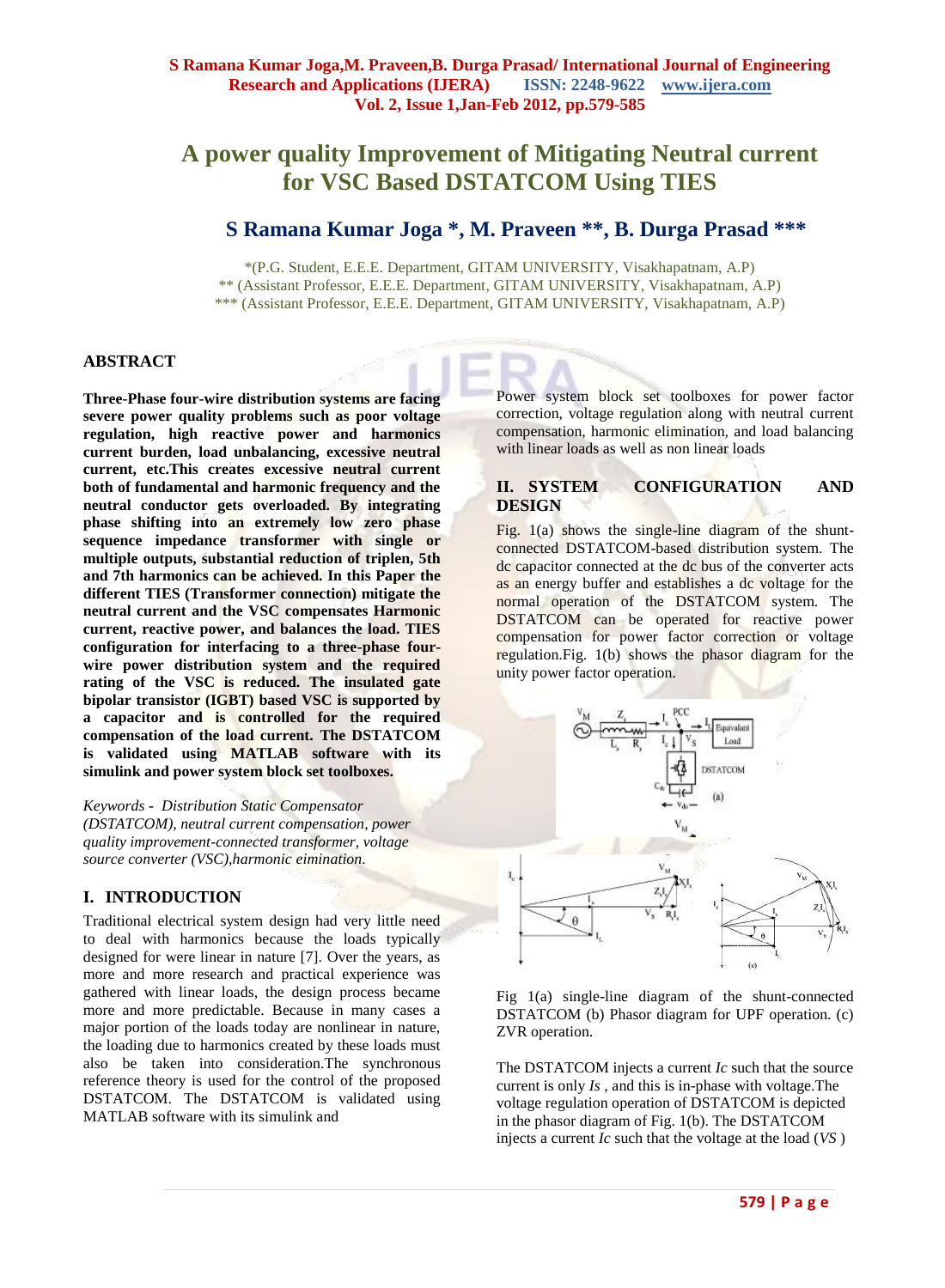is equal to the source voltage (*VM* ).The Schematics of the proposed three-leg VSC with different TIES ( connected transformers) based DSTATCOM connected in distribution system is figured out in fig.2,fig.3,fig.4.



Fig. 2. Schematics of the proposed three-leg VSC with Tconnected transformer- based DSTATCOM connected in distribution system.



Fig.3. Schematics of proposed Integrated VSC with zigzag

transformer based DSTATCOM connected distribution system.



Fig.4 Schematics of proposed VSC with star/delta transformer based DSTATCOM.

The proposed DSTATCOM consisting of a VSC and different TIE connected transformers is shown in Fig. 2,3,4 where the TIE connected transformer is responsible for neutral current compensation. The windings of the Tconnected transformer are designed such that the mmf is balanced properly in the transformer.

The selection of interfacing inductor, dc capacitor, and the ripple filter are done according their specifications [1].

## **III. DESIGN OF TIES**

### **T-connected Transformer:**

The connection of two single-phase transformers In T-configuration for interfacing with a three-phase four-wire system. The T-connected windings of the transformer not only provide a path for the zerosequence fundamental current and harmonic currents but also offer a path for the neutral current when connected in shunt at point of common coupling (PCC). Under unbalanced load, the zero-sequence load-neutral current divides equally into three currents and takes a path through the T-connected windings of the transformer. The current rating of the windings is decided by the required neutral current compensation. The voltages across each winding are designed using the phasor diagram shown in Fig. 5.2 gives the following relations to find the turn's ratio of windings. If Va1 and Vb1 are the voltages across each winding and Va is the resultant voltage, then



Fig 5.1 T-connected transformer and the VSC

Where *K*1 and *K*2 are the fractions of winding in the phases. Considering  $\sqrt{Va}$   $\sqrt{=}$   $\sqrt{Vb}$   $\sqrt{=}$   $V$  and  $\sqrt{Va}$   $\sqrt{=}$   $Va$  cos 30*, Vb*1 = *Va* sin 30.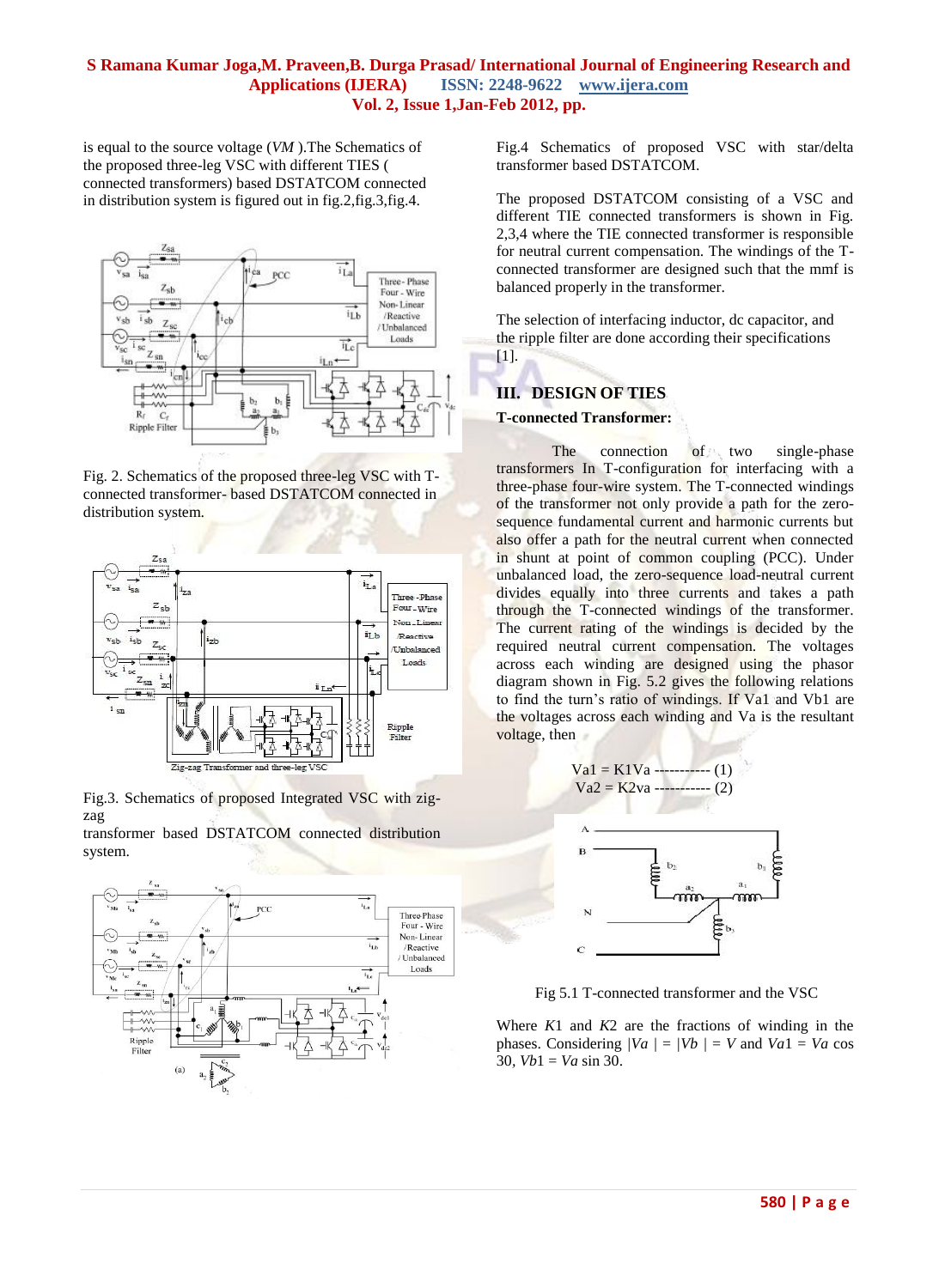

Fig.5.2 Phasor diagram

#### **Zig-zag Transformer:**

A Zigzag transformer is a special purpose transformer with a zigzag arrangement. It has primary windings but no secondary winding. One application is to derive an earth reference point for an ungrounded electrical system. Another is to control harmonic currents. The application of a zig-zag transformer for the reduction of neutral current is advantageous due to passive compensation, Rugged, and less complex over the active compensation techniques. A zig-zag transformer is a special connection of three single-phase transformer windings or three-phase transformers Windings. The zig-zag transformer in the past has been used to create neutral and to convert a three-phase threewire system into a three-phase four-wire system. The new application of a zig-zag transformer is to connect in parallel to the load for filtering the zero-sequence components of the load currents. The phasor diagram of the zig-zag transformer is shown in Fig. 5.3. The currents flowing through the utility side of these three transformers are equal. Hence, the zig-zag transformer can be regarded as open-circuit for the positive-sequence and the negative-sequence currents. Then, the current flowing through the zig-zag transformer is only the zerosequence component. An application of a zig-zag transformer alone in a three-phase, four-wire system has the advantages of reduction in load unbalance and reducing the neutral current on the source side. But there are inherent disadvantages such as the performance being dependent on the location of the zig-zag transformer close to the load. Moreover, when the source voltage is distorted or unbalanced, the performance of reducing the neutral current on the source side is affected to an extent. The Phasor Daigram of zigzag transformer [2] [8] and circuit connection for neutral current compensation are given below.



Fig.5.3 Diagram showing the flow of currents of zig-zag transformer for neutral current compensation.

#### **Star-delta transformer:**

Such connections are used principally where the voltage is to be stepped down, as for example, at the end of a transmission line. The neutral of the primary winding is earthed. In this system, line voltage ratio is  $1/\sqrt{3}$  Times of transformer turn-ratio and secondary voltage lags behind primary voltage by 30°. Also third harmonic currents flow in the to give a sinusoidal flux. The connection of the star/delta transformer [3] is shown in Fig.5.4 and Fig.5.5 shows the phasor diagram of the voltages. The current Io is the circulating current in the case of any zero sequence current in the load. The current rating of the transformer windings is based on this circulating current and the compensation current to be provided by the VSC. The primary winding voltage is



Fig. 5.4. Star/delta transformer windings



Fig.5.5.Phasor diagram.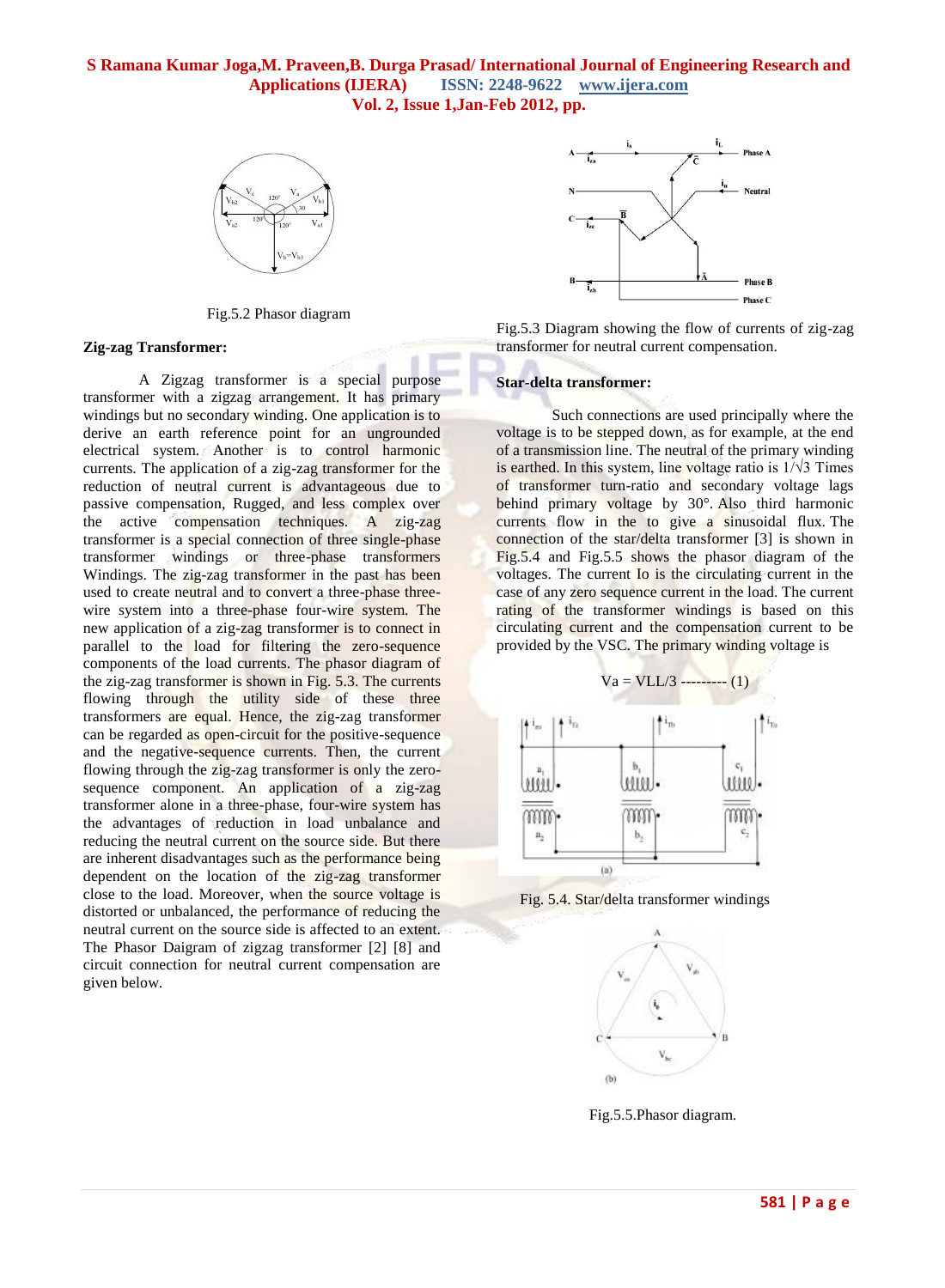The secondary line voltage is chosen for the same current to flow in the windings. The voltage ratio of the transformer is 1:1.

| Transfo-<br>rmer | winding<br>Voltage<br>(V)  | winding<br>Current<br>(A) | kVA         | Numbe<br>rof<br>Transfo<br>rmers | Total<br><b>kVA</b> |
|------------------|----------------------------|---------------------------|-------------|----------------------------------|---------------------|
| Zig-zag          | 140/140                    | 10                        | 1.4         | 3 Nos                            | 4.2                 |
| Star/<br>Delta   | 240/240                    | 10                        | 2.4         | 3 Nos                            | 7.2                 |
| т.<br>connected  | 240/120/1<br>20<br>208/208 | 10                        | 2.4<br>2.08 | 1 Nos<br><b>INos</b>             | 4.48                |

Table 1. Comparison of rating of transformer connections for neutral current compensation.

## **IV. CONTROL OF DSTATCOM**

The control approaches available for the generation of reference source currents for the control of VSC of DSTATCOM for three-phase four-wire system are instantaneous reactive power theory (IRPT), synchronous reference frame theory (SRFT). The reference current are drawn through SRF Theory in this paper. From here the transformation can be made to obtain three phase reference currents in a-b-c coordinates using

|  |  | $\begin{bmatrix} i_{sa}^* \\ i_{sb}^* \\ i_{sc}^* \end{bmatrix} = \sqrt{\frac{2}{3}} \begin{bmatrix} 1/\sqrt{2} & 1 & 0 \\ 1/\sqrt{2} & -1/2 & \sqrt{3}/2 \\ 1/\sqrt{2} & -1/2 & \sqrt{3}/2 \end{bmatrix} \begin{bmatrix} i_0 \\ i_\alpha \\ i_\beta \end{bmatrix} \cdots (1)$ |
|--|--|--------------------------------------------------------------------------------------------------------------------------------------------------------------------------------------------------------------------------------------------------------------------------------|



Fig.6 Control algorithm for the VSC-based DSTATCOM in a three phase four-wire system.

The UPF operation,ZVR operations,Current controlled PWM techniques are explained in [1] [11].

## **V. SIMULATIONS AND RESULTS**

Simulation studies are carried out to analyze the performance of Voltage source converter based DSTATCOM with various TIES for neutral current compensation, voltage regulation, power factor correction conditions in a distribution system. Here we consider a distribution line with a source voltage of 415v, 50 Hz. The TIES mitigates the Excess neutral current problem by specific design.

#### **The Test System Parameters**:

| Line impedance                           | $Rs = 0.01 \Omega, Ls = 2 mH$                                                                             |  |  |  |
|------------------------------------------|-----------------------------------------------------------------------------------------------------------|--|--|--|
| Loads                                    | 1) linear: 20 kVA, 0.80 pF lag                                                                            |  |  |  |
|                                          | 2) Nonlinear: Three single-phase<br>bridge rectifiers with $R = 25 \Omega$<br>and $C = 470 \mu F$         |  |  |  |
| <b>Ripple filter</b>                     | $Rf = 5 \Omega$ , $Cf = 5 \mu F$                                                                          |  |  |  |
| DC bus voltage of<br><b>DSTATCOM</b>     | 700 V                                                                                                     |  |  |  |
| DC bus capacitance of<br><b>DSTATCOM</b> | $3000 \,\mu F$                                                                                            |  |  |  |
| <b>AC</b> inductor                       | $2.5$ mH                                                                                                  |  |  |  |
| DC voltage PI                            | $Kpd = 0.19$ , $Kid = 6.25$                                                                               |  |  |  |
| <b>PCC</b> voltage PI<br>controller      | $Kpq = 0.9, Kiq = 7.5$                                                                                    |  |  |  |
| AC line voltage                          | 415 V, 50 Hz                                                                                              |  |  |  |
| <b>PWM</b> switching<br>frequency        | $10$ kHz                                                                                                  |  |  |  |
| T-connected<br>transformer               | single-phase transformers<br>Two<br>of rating 5 kVA, 240 V/120<br>V/120 V and 5 kVA, 208 V/208<br>V.      |  |  |  |
| Zig-zag and star-<br>delta transformer   | transformer:<br>Zig-zag<br>three<br>numbers<br>of<br>single-phase<br>transformers of 5 kVA, 150/150<br>V. |  |  |  |
|                                          | Star-delta transformer:<br>Three<br>single-phase transformers<br>of<br>rating 2.4kVA, 240V/240V.          |  |  |  |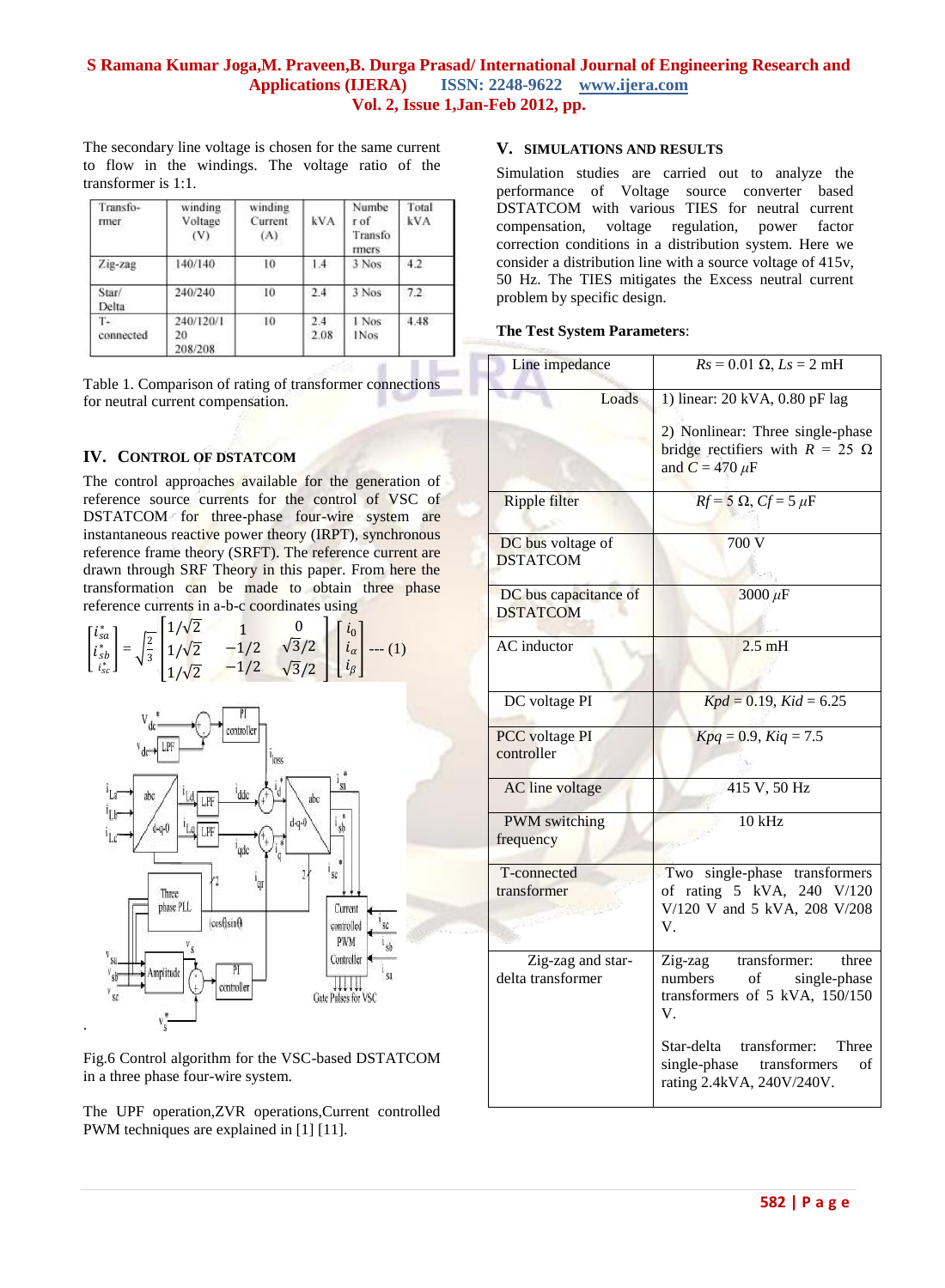1.) MATLAB model of the T-connected transformer and the VSC-based DSTATCOM connected system.



Fig 7.1 MATLAB model of the T-connected transformer and the VSC-based DSTATCOM connected system.

Result:



Fig.7.2 Neutral current compensation for T-connected transformer DSTATCOM-connected system.

In fig.7.2 graph between source neutral current (In) and time in sec is observed. The source neutral current shown in the fig.7.2 is observed as nearly zero, and this verifies the Proper compensation. Thus the neutral current compensation is done.

Fig.7.3 MATLAB model of the three-phase four wire DSTATCOM and zig-zag transformer for neutral current compensation.



Fig 7.4.MATLAB model of the three-phase four wire DSTATCOM and zig-zag transformer for neutral current compensation.



Fig.7.4 Neutral current compensation for zig-zag transformer and the VSC-based DSTATCOM-connected system.

In fig.7.4 graph between source neutral  $current(In)$  and time in sec is observed. The source neutral current shown in the fig.7.4 is observed as nearly zero, and this verifies the Proper compensation. Thus the neutral current compensation is done. The zig-zag transformer provides a low impedance path for the zerosequence currents and, hence, offers a path for the neutral current when connected in shunt and, hence, attenuates the neutral current on the source side. When a zig-zag transformer is used alone as a neutral current compensator, the rating of the zig-zag transformer depends on the amount of imbalance and harmonic content.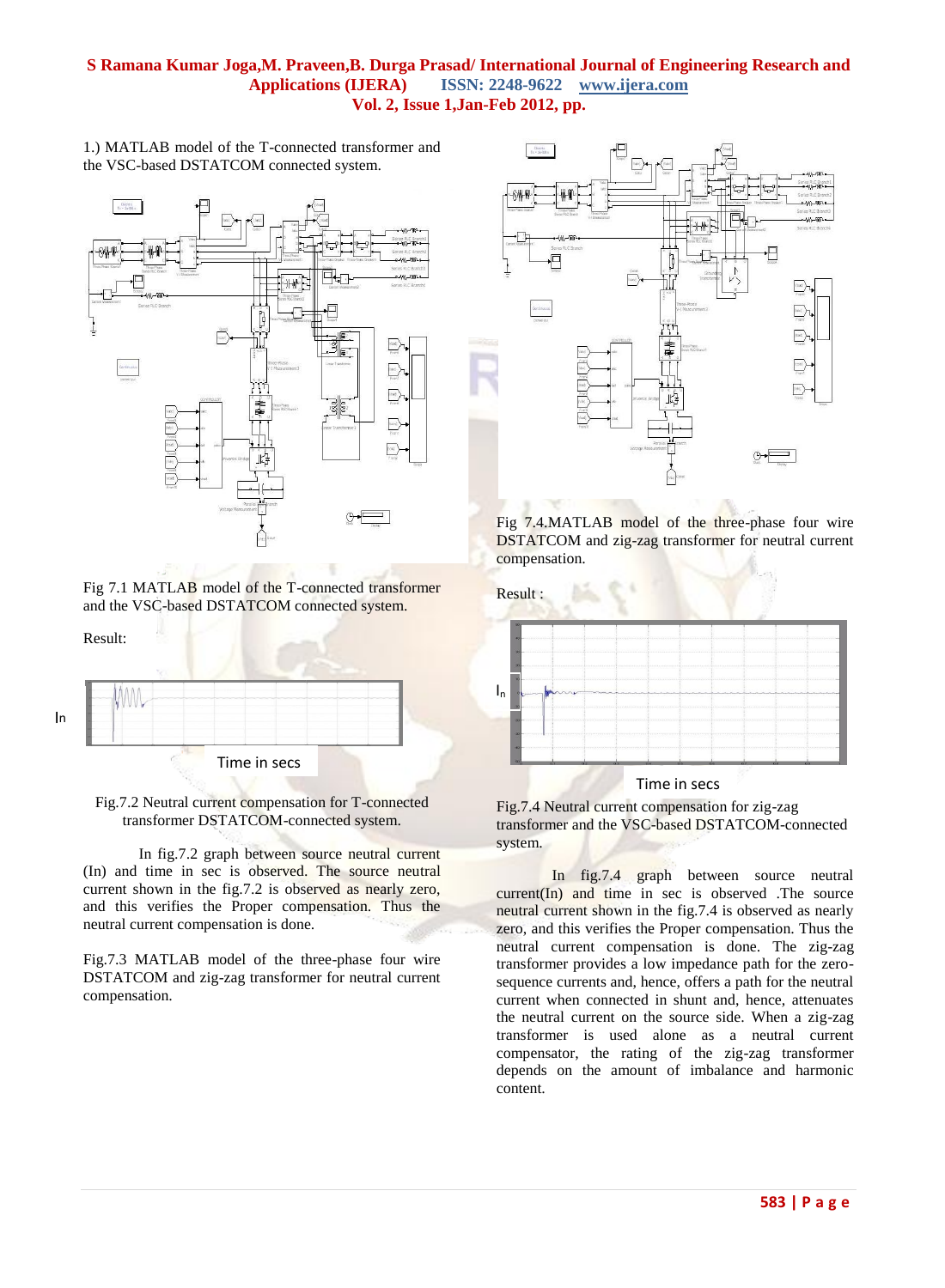m

 $\overline{a}$ 

mi

Fig.7.5 MATLAB model of the three-phase four wire DSTATCOM and star-delta transformer for neutral current compensation.



Fig 7.5. MATLAB model of the three-phase four wire DSTATCOM and star-delta transformer for neutral current compensation.



Fig.7.6. Neutral current compensation for star-delta transformer and the VSC-based DSTATCOM-connected system.

In fig.7.6 graph between source neutral current(In) and time in sec is observed. The source neutral current shown in the fig.7.6 is observed as nearly zero, and this verifies the Proper compensation. Thus the neutral current compensation is done.The Performance of VSC based DSTATCOM for one of the TIE Connection is below figure.



The PCC voltages  $(v_s^{\text{Tip}})$  sollress  $(i_s)$ , load currents  $(i_L)$ , compensator currents  $(iC)$ , source neutral current (*iSn*), load-neutral current (*iLn*), compensator neutral current (*iCn*), dc bus voltage (*v*dc), and amplitude of voltage (*VS* ) at PCC of non-linear loads for Tconnected VSC based DSTATCOM are depicted at above graph between source voltage, source current, load current, compensator current and dc voltage and time in sec is observed. The dynamic performance of the DSTATCOM with nonlinear and unbalanced load is given in above figure. It is observed that the source currents are balanced and sinusoidal. At 0.8 s, the load is changed to two-phase load and to single-phase load at 0.9 s. The loads are applied again at 1.0 and 1.1 s, respectively. The source currents are still balanced and sinusoidal even when the load current in a phase is zero. This shows the Current balance and proper compensation has done. The dc bus voltage of DSTATCOM is maintained at nearly its reference value under all load disturbances.

## **VI. CONCLUSION:**

The performance of a new topology of three-phase fourwire DSTATCOM consisting of VSC with a TIE connected transformers has been demonstrated for neutral current compensation along with reactive power compensation, harmonic elimination, and load balancing. The transformer TIE connection has mitigated the source-neutral current. The voltage regulation and power factor correction modes of operation of the DSTATCOM have been observed and are as expected. The dc bus voltage of the DSTATCOM has been regulated to the reference dc bus voltage under all varying loads. The total kilovolt amperes rating of the T-connected transformer is lower than a star/delta transformer for a given neutral current compensation. The experimental results on a prototype have verified that the T-connected transformer has been effective in compensating the zero sequence fundamental and harmonics currents.